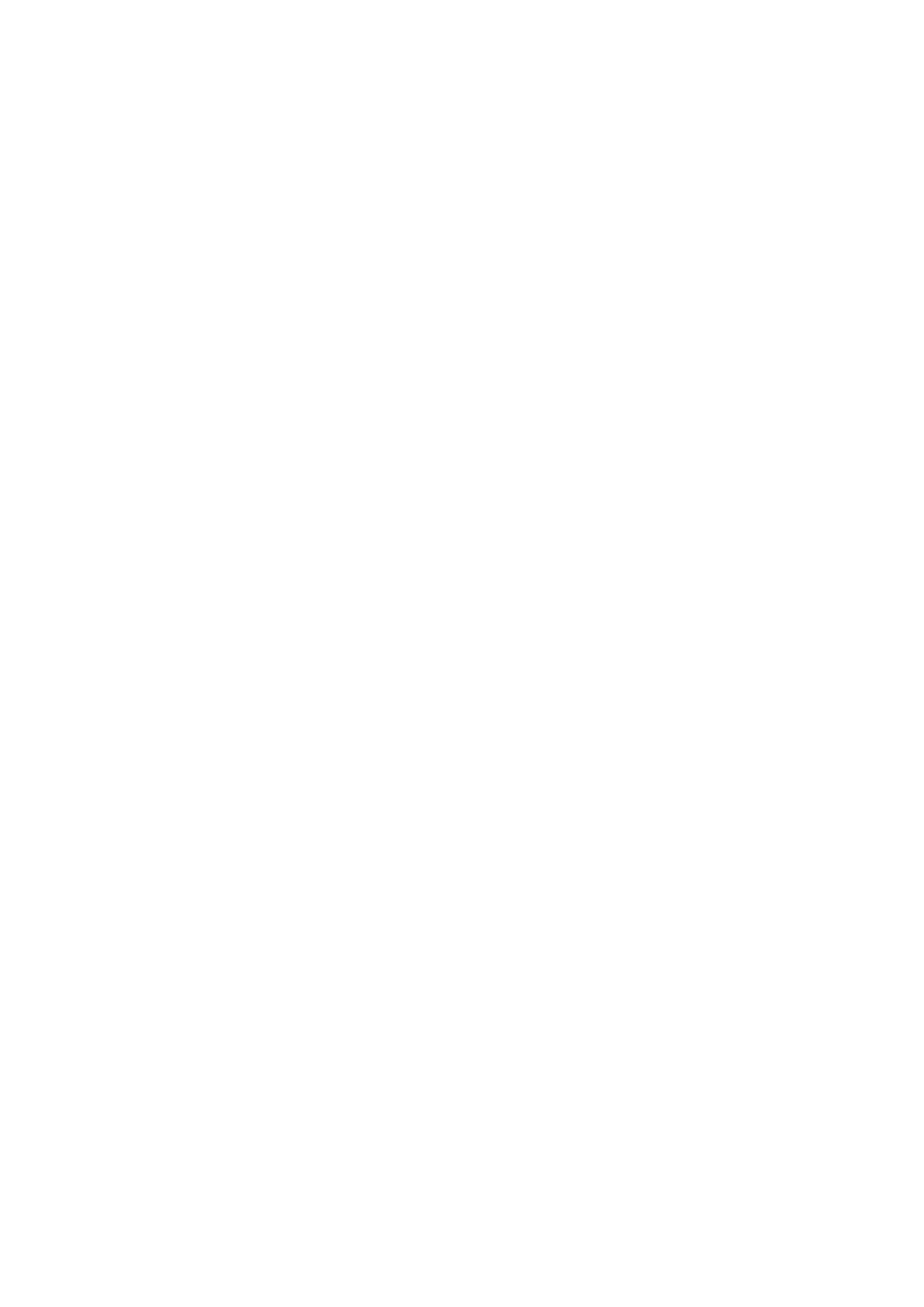

Independent Pricing and Regulatory Tribunal

# **Modelling local development contributions in a present value framework**

**Local Government — Technical Paper** February 2016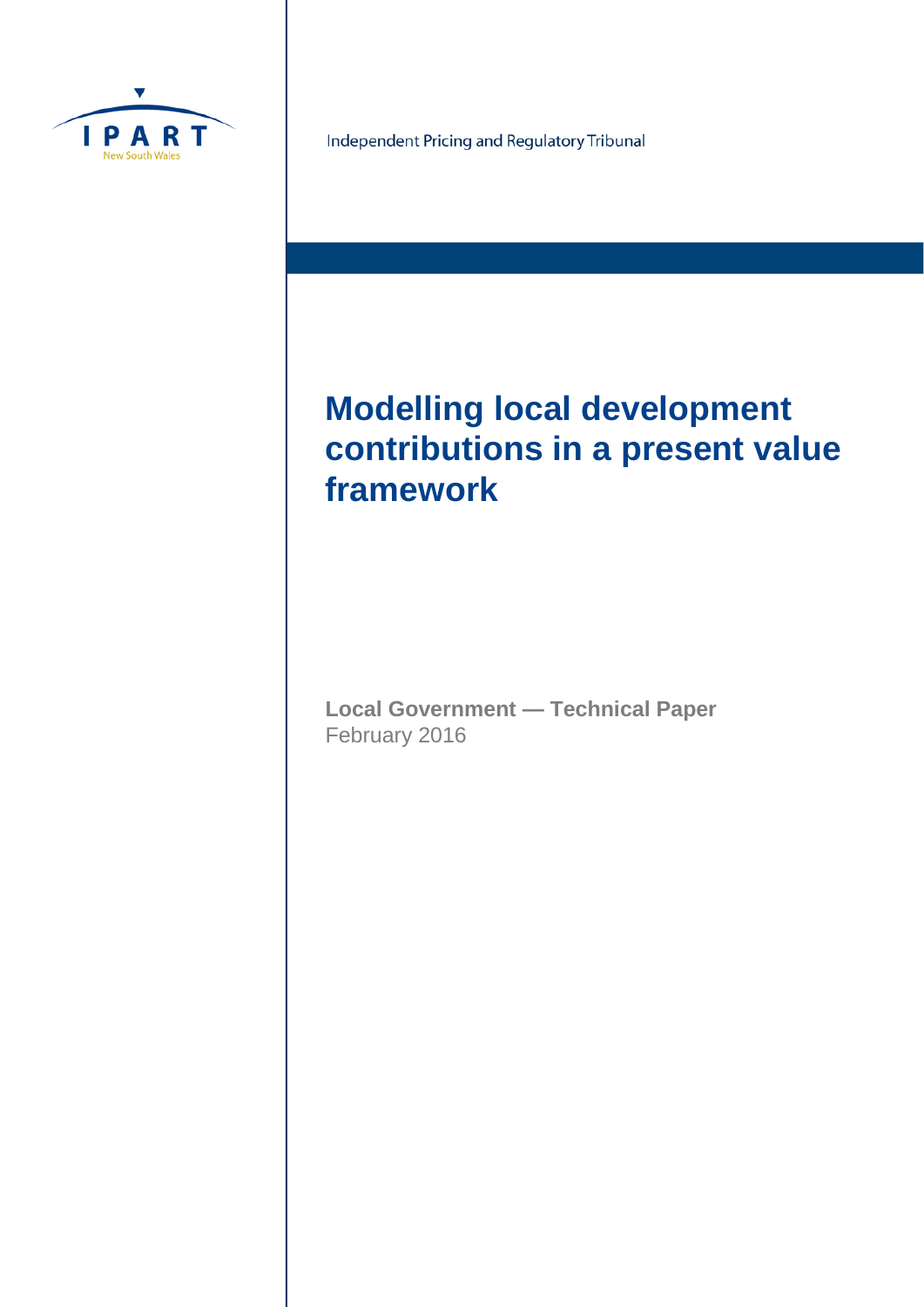© Independent Pricing and Regulatory Tribunal of New South Wales 2016

This work is copyright. The *Copyright Act 1968* permits fair dealing for study, research, news reporting, criticism and review. Selected passages, tables or diagrams may be reproduced for such purposes provided acknowledgement of the source is included.

ISBN 978-1-925340-47-1

The Committee members for this review are:

Ms Catherine Jones Mr Matthew Edgerton Mr Stuart McDonald

Inquiries regarding this document should be directed to a staff member:

| Gerard O'Dea    | $(02)$ 9290 8439 |
|-----------------|------------------|
| Sarah Blackwell | $(02)$ 9113 7763 |

Independent Pricing and Regulatory Tribunal of New South Wales PO Box K35, Haymarket Post Shop NSW 1240 Level 15, 2-24 Rawson Place, Sydney NSW 2000 T (02) 9290 8400 F (02) 9290 2061 [www.ipart.nsw.gov.au](http://www.ipart.nsw.gov.au/)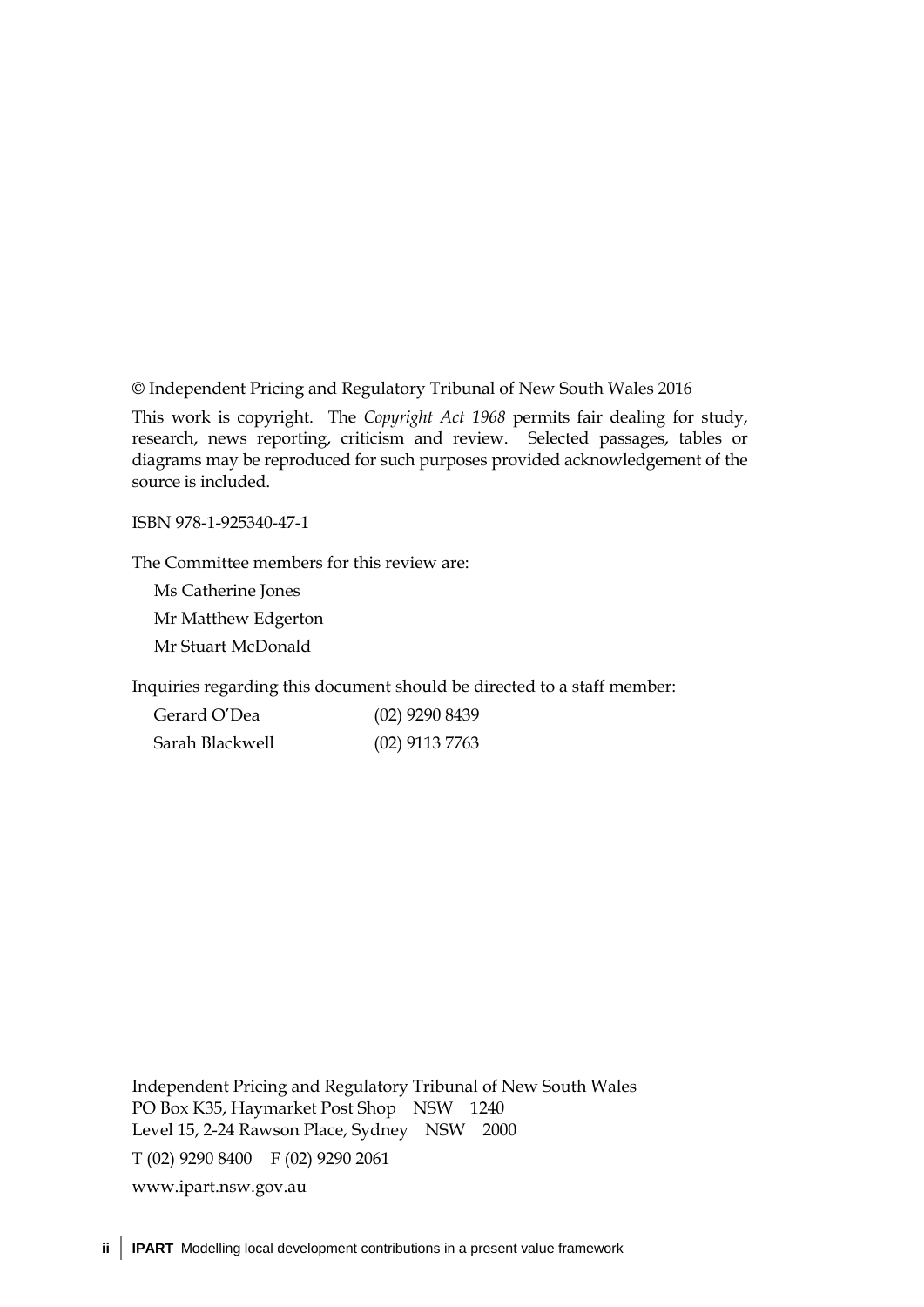# **Contents**

| 1            |     | <b>Executive summary</b>                                               |                      |
|--------------|-----|------------------------------------------------------------------------|----------------------|
| $\mathbf{2}$ |     | How local infrastructure is funded by development contributions        | $\mathbf{2}^{\circ}$ |
|              | 2.1 | Establishing contribution rates in section 94 plans                    | 2                    |
|              |     | 2.2 Using a Net Present Value methodology                              | 3                    |
| 3            |     | Our recommended approach for NPV modelling                             | 5                    |
|              | 3.1 | Our recommended discount rate                                          | 5                    |
|              | 3.2 | Real versus nominal NPV models                                         | 12 <sup>°</sup>      |
|              | 3.3 | Escalating costs within a contributions plan                           | 14                   |
|              | 3.4 | Escalating revenue (the contribution rate) within a contributions plan | 14                   |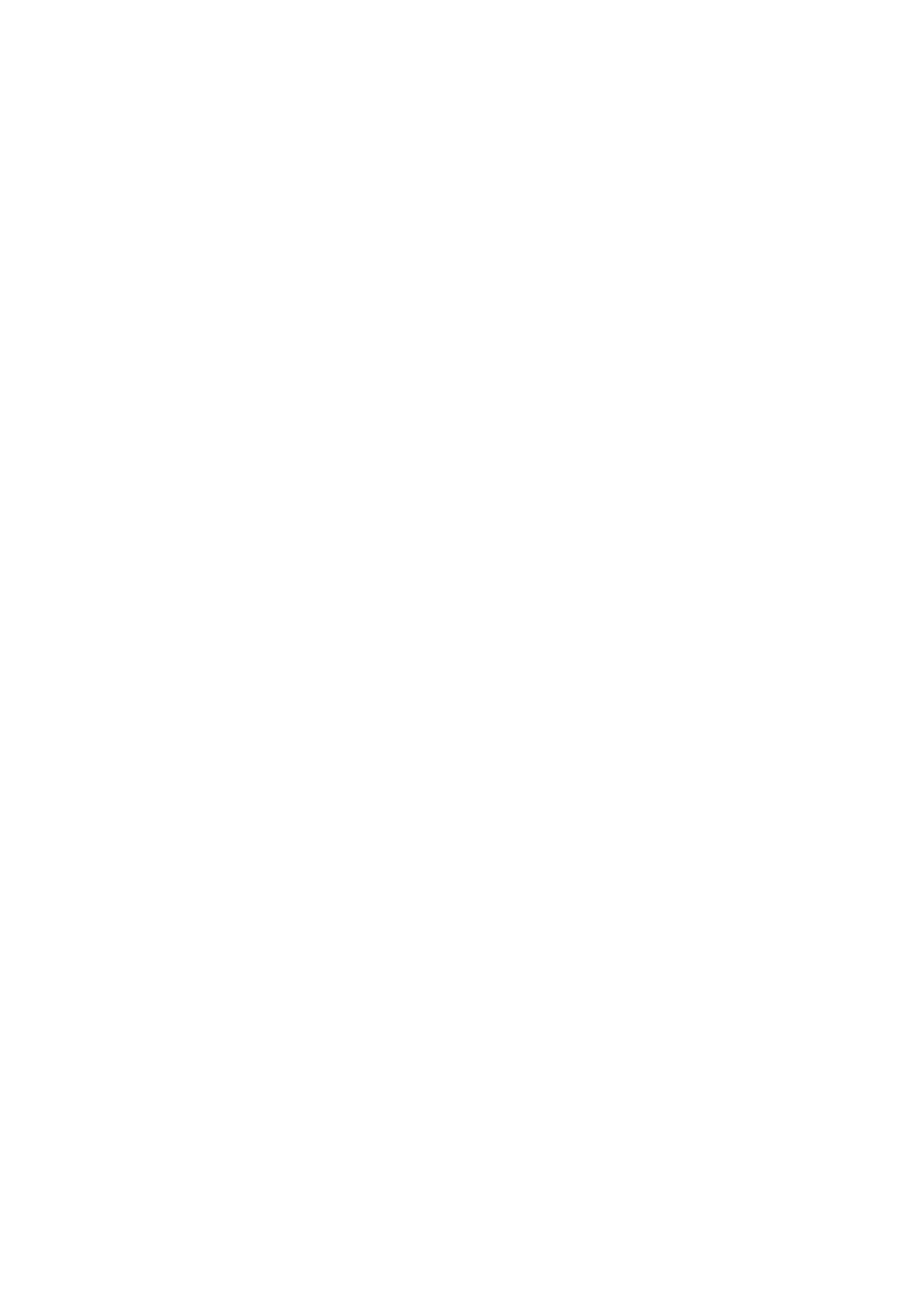# **1 Executive summary**

1

In determining the contribution rate in a contributions plan, councils have the option of using a net present value (NPV) methodology. The NPV methodology involves the use of a discounted cash flow model. In a discounted cash flow model, the contribution rate is calculated so that the present value of anticipated revenue is equal to the present value of anticipated expenditure. This approach recognises that today's dollars are of greater value than dollars received in the future.[1](#page-6-0)

This Technical Paper outlines our recommended approach to calculating the discount rate and other aspects of modelling development contributions using an NPV methodology.

We first published a Technical Paper on modelling development contributions in September 2012 and revised the paper in June 2015.[2](#page-6-1)

The 2015 Technical Paper updated our recommended approach to calculating the nominal and real discount rates used in modelling. These changes brought our recommended approach more in line with related methodologies that IPART uses in other pricing reviews.

In this current version of the Technical Paper we have added advice on the escalation of contribution rates. We have not changed any of the existing recommendations in the 2015 Technical Paper.

In summary, we recommend that in a present value framework for development contributions plans:

1. The nominal discount rate should be based on a market-based estimate of the cost of debt for the local government sector. We have done this by taking the risk free rate (10-year Commonwealth bond yield), adding a debt margin which we estimate to be half the spread between the yields on 10-year Commonwealth bonds and 10-year non-financial corporate bonds with an 'A' credit rating, and adding debt-raising costs of 12.5 basis points. This provides a conservative estimate of the risk premium above the risk free rate to reflect the cost of borrowing that local councils are likely to face.

<span id="page-6-0"></span><sup>1</sup> Because current consumption is preferred to future consumption, lenders demand compensation for postponing their consumption. The opportunity cost of current consumption then becomes the interest that borrowers are prepared to pay. In numerical terms, if you want to have \$100 next year with interest rates at 5%pa you only need to invest \$95.24 today. The corollary being that the present value of \$100 next year is \$95.24.

<span id="page-6-1"></span><sup>2</sup> IPART, *Modelling local development contributions* – *Technical Paper*, September 2012; IPART, *Modelling local development contributions in a present value framework* – *Technical Paper*, June 2015.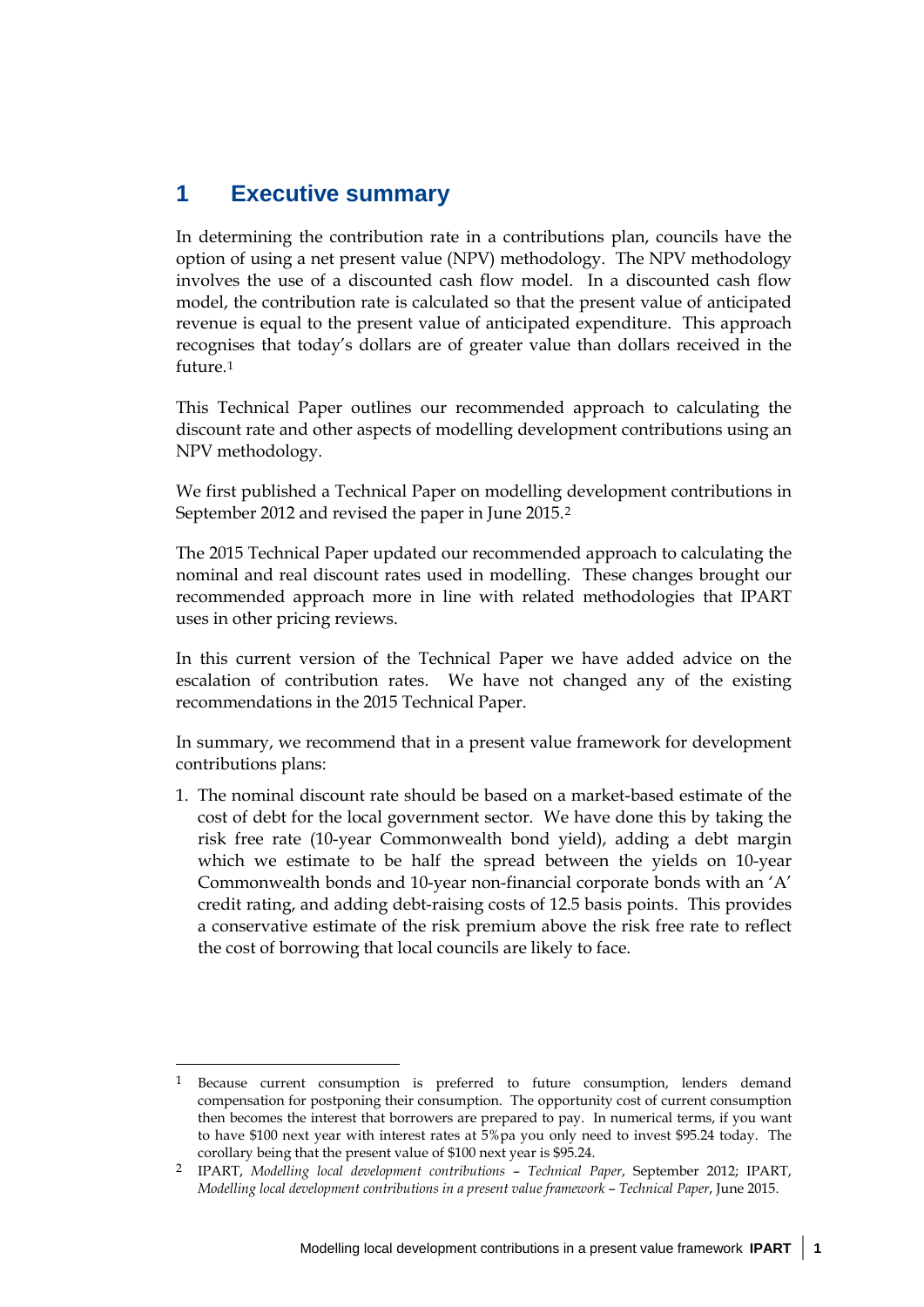- 2. The nominal discount rate should be adjusted for inflation in order to derive a real discount rate, if councils are using a real model. We have used an inflation forecast based on the geometric average of the Reserve Bank of Australia's (RBA) forecast for headline inflation for the first year, and nine years of the midpoint of its target inflation range of 2.5%.
- 3. The development contribution rate should be escalated each year at the council's opportunity cost of capital. The opportunity cost of capital is equal to the discount rate as outlined in this Technical Paper.

We accept that councils can use either real or nominal modelling approaches provided either approach uses realistic and observable changes in cost indexation. In the case of nominal models they must also incorporate realistic assumptions of inflation.

We do not insist that councils use an NPV approach when modelling development contributions, just that if they do, they consider following our recommended approach.

We plan to publish on our website the latest recommended nominal and real discount rates biannually (in February and August each year).

# **2 How local infrastructure is funded by development contributions**

A council may require developers of an area to make either a financial or in kind contribution towards the new local infrastructure and land that will be needed for the area.

Section 94 of the *Environmental Planning and Assessment Act 1979* (EP&A Act) has traditionally been the principal method enabling councils to levy contributions for public amenities and services required as a consequence of development.[3](#page-7-0)

## **2.1 Establishing contribution rates in section 94 plans**

Section 94 contributions plans (s94 plans) establish contribution rates to recoup the infrastructure costs in the plan, based on tests related to nexus (ie, that the development will contribute to the demand for the relevant infrastructure) and reasonableness (eg, that the cost estimates are reasonable and reasonably apportioned to the relevant development).[4](#page-7-1)

-

<span id="page-7-0"></span><sup>3</sup> Department of Infrastructure, Planning and Natural Resources, *Development contributions Practice notes – July 2005, Financial management of development contributions,* p 3.

<span id="page-7-1"></span><sup>4</sup> Section 94A or "flat levy" plans are an alternative to s94 plans and allow a simple percentage rate to be applied to new development without such tests to be satisfied. Councils also have the option of entering into a voluntary planning agreement with a developer to specify infrastructure provision and contributions under s93F of the EP&A Act.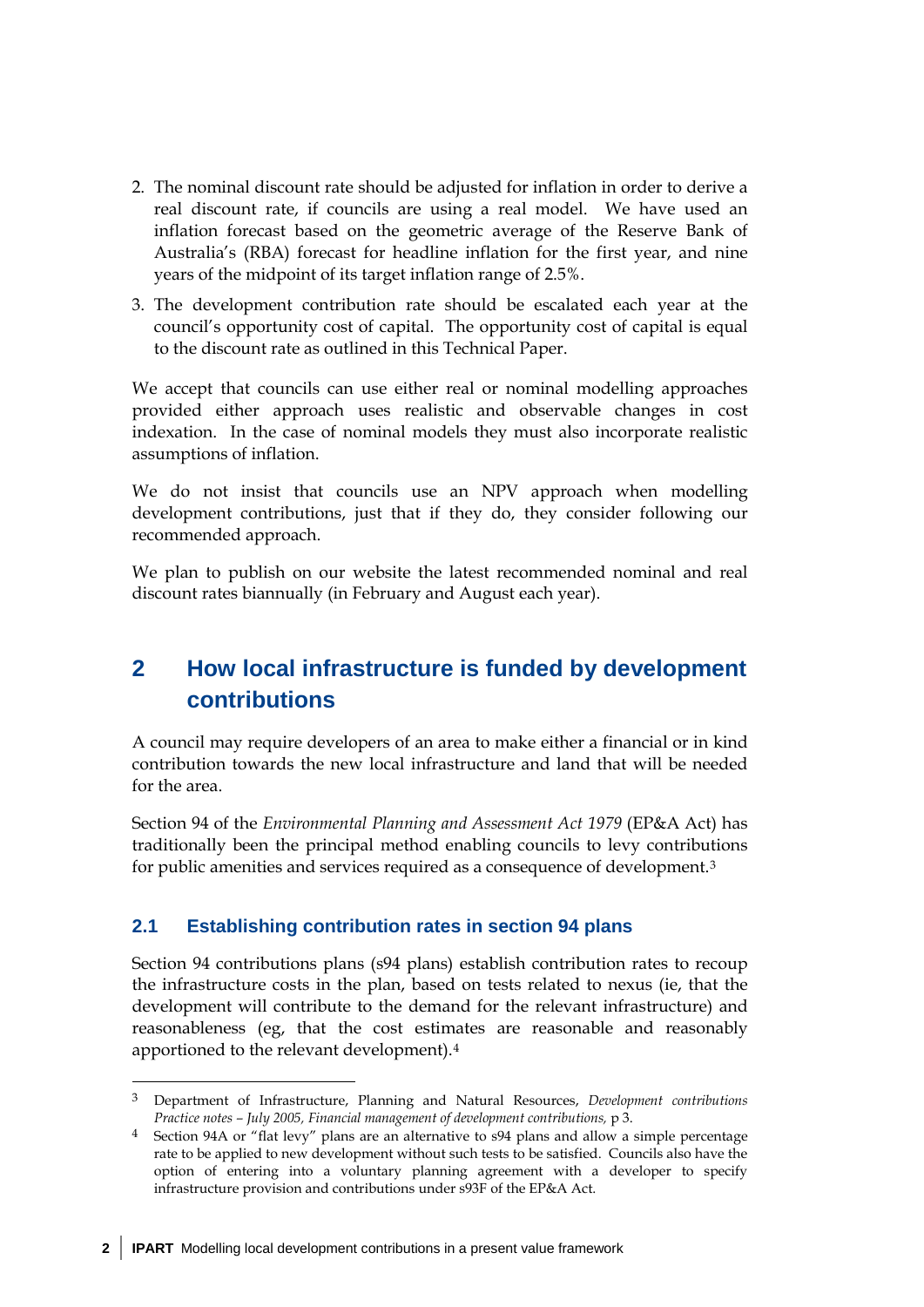Councils must prepare contributions plans in accordance with the *Environmental Planning and Assessment Regulation 2000* and the *Development Contributions Practice Notes – July 2005*.*[5](#page-8-0)* A council must submit a plan to IPART for review if it proposes a development contribution above the current cap and it intends to apply for an alternative funding source for any revenue shortfall arising from the cap. IPART reviews plans against the criteria set out in the *Revised Local Development Contributions Practice Note for assessment of contributions plans by IPART.*[6](#page-8-1)

A council's s94 plan must set out the infrastructure and land that will be needed by the future residents and businesses of the area that is to be developed. These plans include information about the area, such as:

- $\bullet$  the projected future population of the area
- $\bullet$  the number and size of housing lots and the types of houses that will be built
- $\bullet$  the estimated cost of local infrastructure that will need to be built, and
- $\bullet$  the estimated cost of land needed for local infrastructure.

Councils use information in the contributions plan to calculate the financial contributions that must be paid by developers. The calculations rely on council projections and since the plans may be drafted several years before an area is developed, the cost estimates may need to change over time for inflation or if any of the cost assumptions change.

#### **2.2 Using a Net Present Value methodology**

 $\overline{a}$ 

In determining the contribution rate in an s94 plan, councils have the option of using an NPV methodology. The NPV methodology involves the use of a discounted cash flow model. In the discounted cash flow model, the contribution rate is calculated so that the present value of anticipated expenditure is equal to the present value of anticipated revenue. This helps to ensure that a council collects sufficient revenue to cover its anticipated expenditure.

Box 2.1 shows a general formula for calculating development contributions using an NPV model. (For simplicity, we have not shown the escalation in the contribution rates over time.)

<span id="page-8-0"></span><sup>5</sup> Department of Infrastructure, Planning and Natural Resources, *Development contributions Practice notes – July 2005*.

<span id="page-8-1"></span><sup>6</sup> Department of Planning and Infrastructure, *Revised Local Development Contributions Practice Note for assessment of contributions plans by IPART,* February 2014. Councils may seek funding through the Local Infrastructure Growth Scheme or a special rate variation.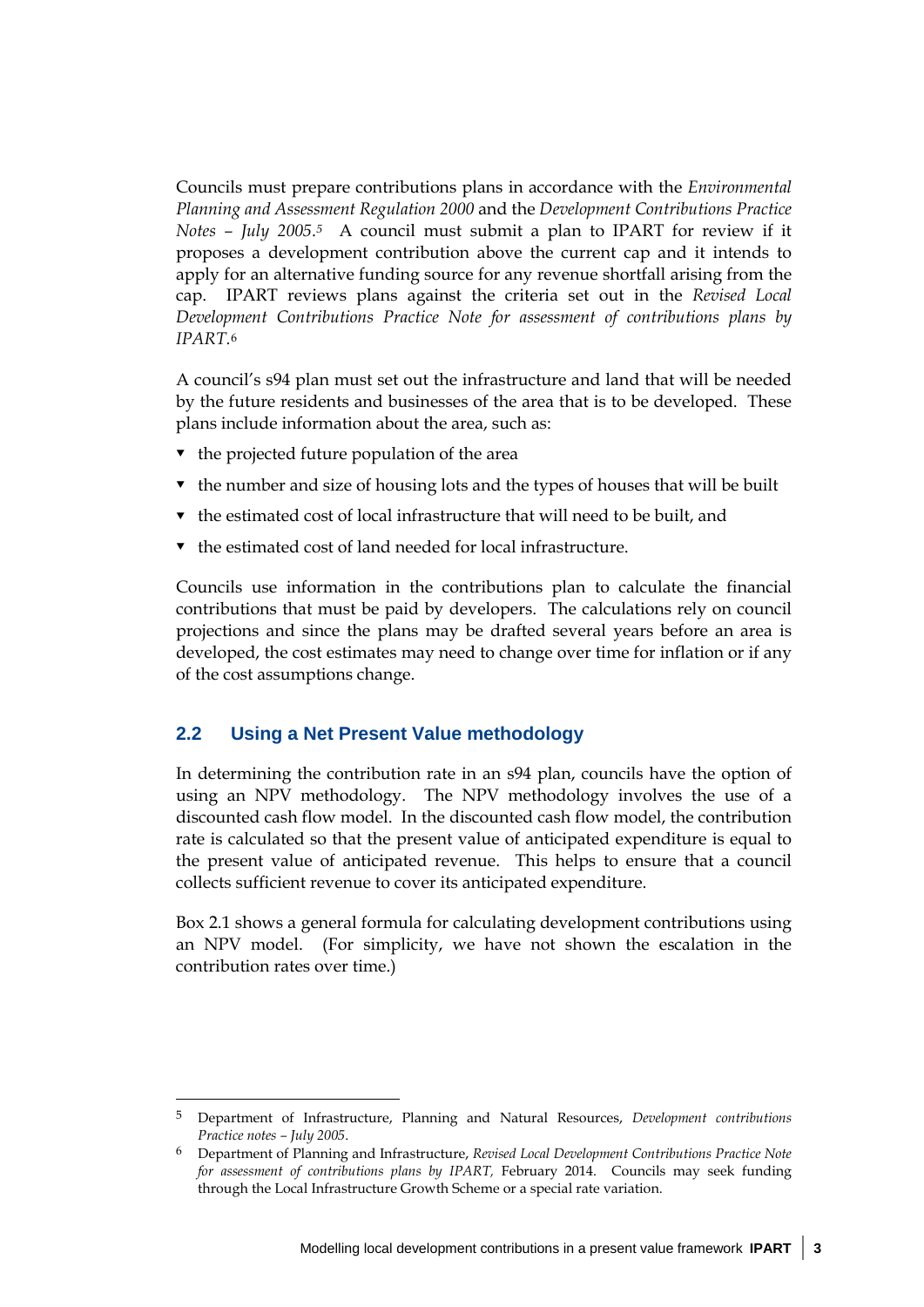#### **Box 2.1 Formula for calculating the NPV of contribution rates**

 $PV (Costs) = PV (Revenue)$ 

$$
PV (Costs) = N_1 * DC + \frac{N_2 * DC}{(1+r)} + \dots + \frac{N_t * DC}{(1+r)^{t-1}}
$$

Where:

<u>.</u>

- $\triangledown$  N(i) is the number of hectares in year i
- $\bullet$  DC is the development contribution per hectare
- r is the discount rate
- t is time in years

Councils are not required to use an NPV approach to modelling development contributions, and most do not. Instead, they:

- $\bullet$  estimate the total cost of land acquisition and construction in current dollar terms
- apportion an amount of the costs to the development area
- $\bullet$  divide this amount by the relevant units being serviced by the development (eg, net developable area (hectares) or estimated residential population), and
- $\bullet$  index the contribution rates payable each year by a relevant index (eg, the Consumer Price Index).

This could mean that these councils do not collect sufficient revenue to cover what they spend on land and works over the duration of a plan, due to the mismatch between the timing of expenditure and receipt of contributions revenue This is explained further in section 3.1. However, councils may choose to mitigate this risk by regularly reviewing their contributions plans rather than using an NPV methodology. The regular review of plans does not involve the complexities of using an NPV methodology. These complexities may include the setting of, and subsequent revision to, forecast population growth and infrastructure requirements.[7](#page-9-0)

<span id="page-9-0"></span><sup>7</sup> Ku-ring-gai Council submission to IPART Consultation Paper, March 2015*,* pp 1, 2.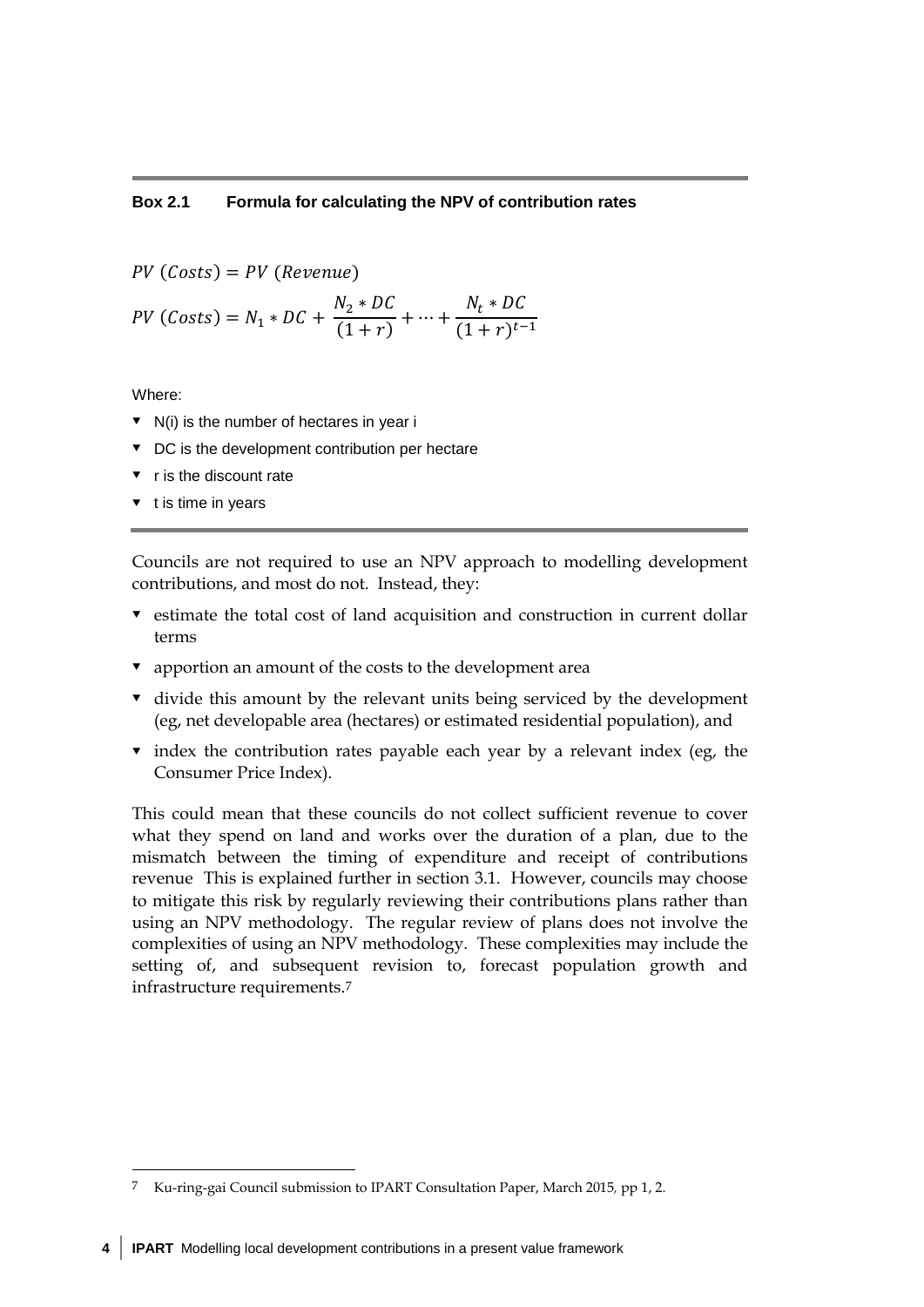## **3 Our recommended approach for NPV modelling**

Within our recommended approach to modelling development contributions in an NPV framework, we are considering:

- 1. The choice of a discount rate.
- 2. Whether NPV-based contributions plans should be modelled in nominal or real terms.
- 3. The escalation of costs and revenue.

The most significant issue for stakeholders is the first element, related to the choice of the discount rate. This is because the level of risk can have a significant bearing on the level of the discount rate, which in turn, can affect the size of the development contributions.

### <span id="page-10-0"></span>**3.1 Our recommended discount rate**

An important component in the application of an NPV methodology is the choice of discount rate. The discount rate should take account of both the time value of money and the risks that councils face in providing infrastructure in the development contributions system.

A major risk in infrastructure development is associated with the timing of expenditure and revenue, where councils spend money ahead of receiving contributions revenue. This occurs because most local infrastructure must be provided before residential or commercial development can proceed.

This means councils may have to borrow money (including from funds accumulated in other s94 plans or in other council reserves), and there are costs associated with borrowing. Councils can be compensated for these costs (ie, the cost of debt) through the use of an appropriate discount rate when modelling development contributions using an NPV approach.

If development contributions are collected by the council ahead of its development expenditures, a different discount rate may be more appropriate. We do not explore this case in this paper.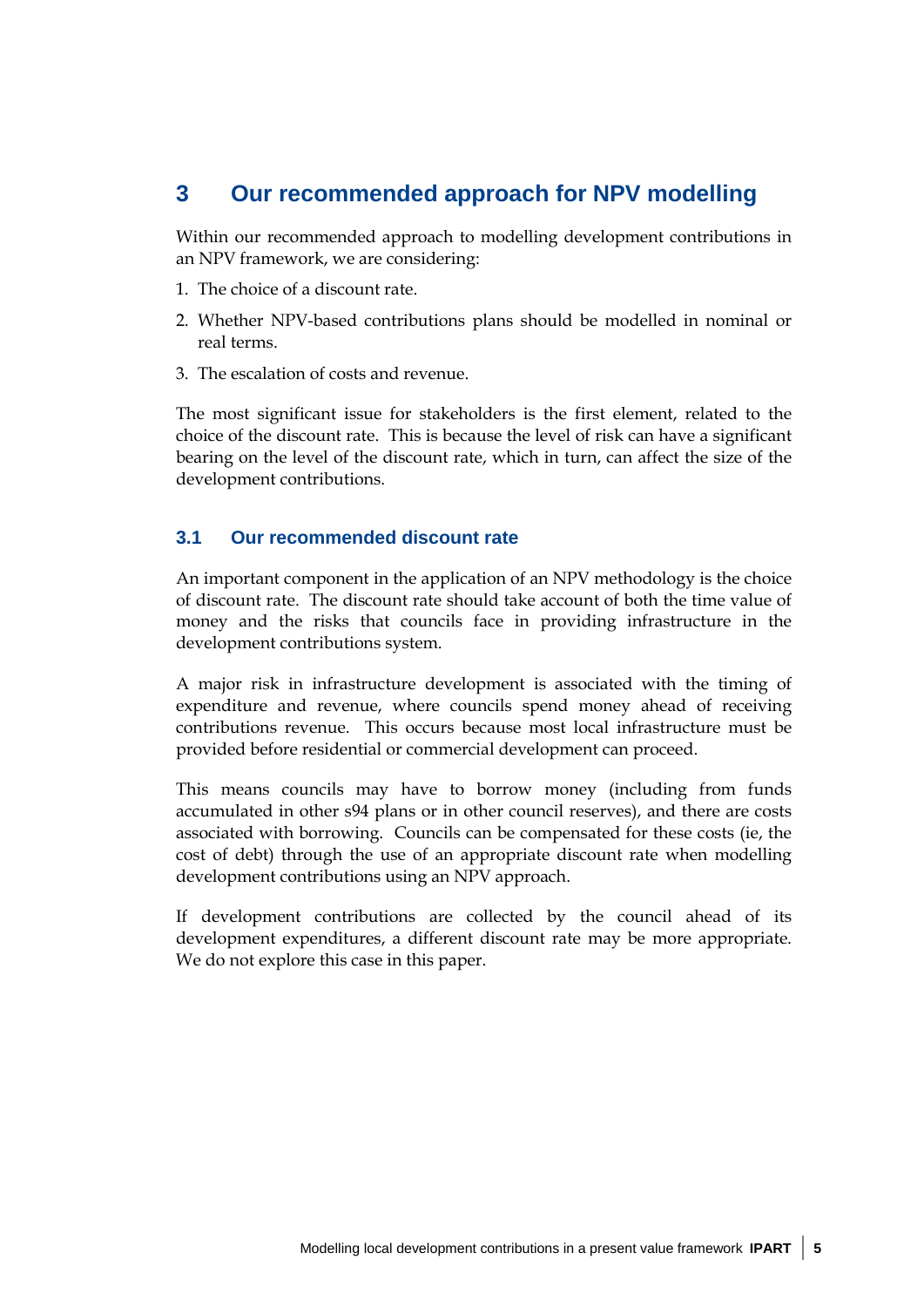Figure 3.1 illustrates an example of the extent of the timing issues that a council can face in financing infrastructure ahead of contributions collections. It shows the estimated net cashflow projections and cumulative projected cash position over the life of the plan for one of the contributions plans that we have reviewed. The figure also demonstrates that the shortfall the council would have had to fund (ie, borrow) peaks at \$316 million at around 2027-28.[8](#page-11-0)



**Figure 3.1 Cashflow projections in a typical contributions plan**

We have also considered other financial risks that a council might face in providing infrastructure in the development contributions system.

For example, over the life of a contributions plan councils may not receive the revenue that they expect from contributions revenue because of:

- $\bullet$  a general weakening in the housing market that causes delays in construction
- $\bullet$  delays in other parties' provision of enabling infrastructure (eg, by water utilities), leading to delays in construction, and
- **v** population or housing densities not reaching estimated levels for the relevant area.

Risks leading to delays in construction (and therefore receipt of contribution revenue) can be addressed through escalating the contribution rate at the same rate as the discount rate. This is explained further in section [3.4.](#page-19-0)

The risk of population or housing densities not reaching estimated levels for the relevant area can be addressed by regularly updating plans.

-

<span id="page-11-0"></span><sup>8</sup> At the end of the plan's life, the council would reach a cumulative net cash flow position in undiscounted dollar terms of around \$370 million. When discounted, the present value of this cumulative net cash flow is zero.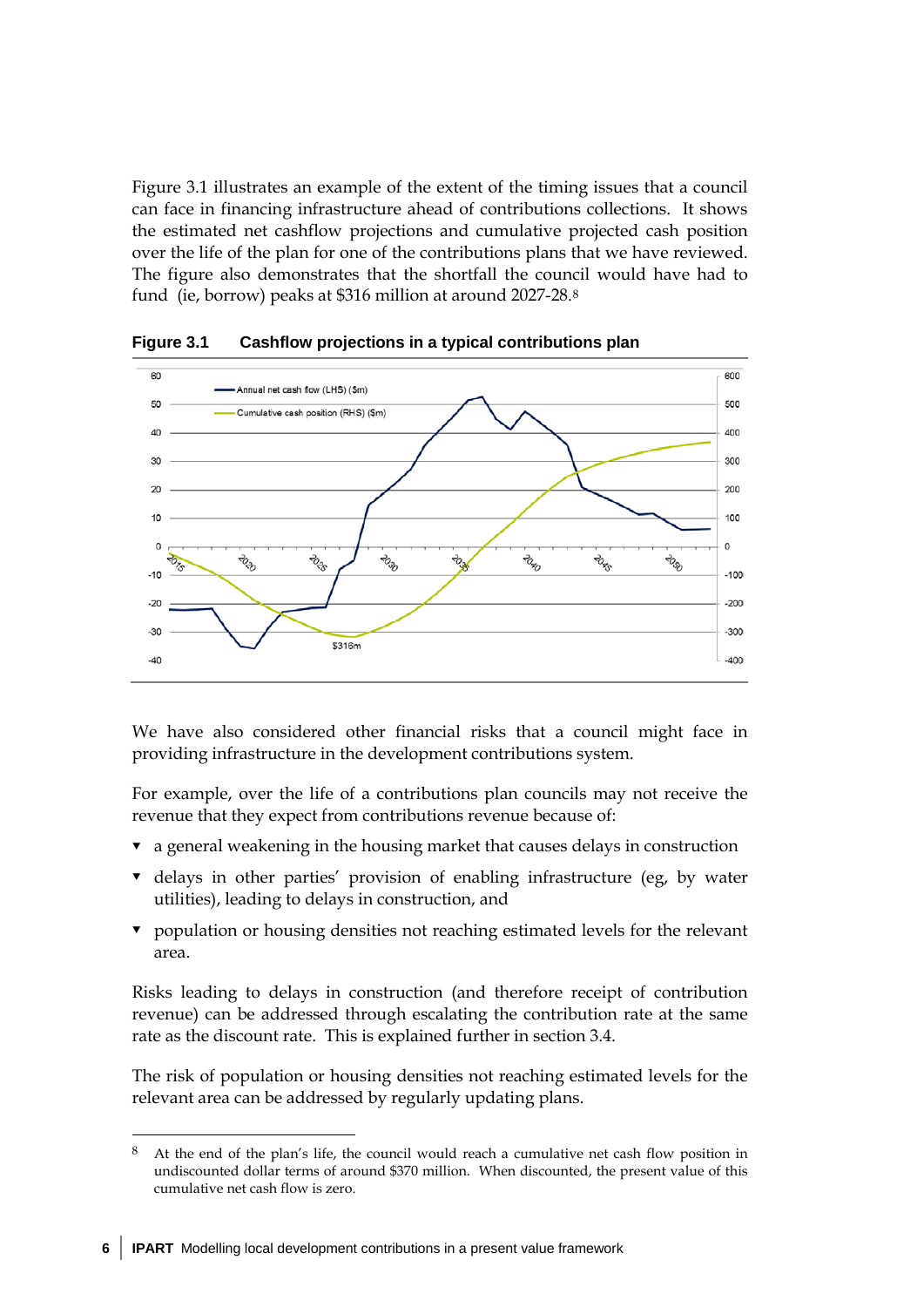On the cost side, major risks are possible due to increases in the real cost of infrastructure items (ie, increases not due to inflation) and changes to the planned timing of expenditures.

Councils seek to account for the risk of real increases in costs by including a contingency allowance in the cash flows and by regularly reviewing contributions plans. In our 2014 *Local Infrastructure Benchmark Costs* report, we recommended a range of contingency allowances for the four main categories of infrastructure corresponding to the relevant planning and design stage of the project.[9](#page-12-0)

In our 2012 and 2015 Technical Papers we also recommended that plans be reviewed every five years. This would enable a council to capture any changes to expected timing of expenditures. (If circumstances changed significantly, it is likely that a review should occur anyway, regardless of the time period.)

We note that the provisions for contingencies and regular reviews should be applied equally to all contributions plans, not just to those set within an NPV framework.

### **3.1.1 Pricing risk in local government contributions plans**

A challenge in selecting a discount rate is determining how much councils should be compensated for the types of risks that they may encounter.

IPART's general practice in its pricing reviews is to use a commercial model to compensate regulated entities for such risk and estimate a rate of return for the industry. In doing so, we disregard government ownership of, for example, State-owned corporations (SOCs). This ensures competitive neutrality between potential commercial competitors attempting to compete in this market.

We do not recommend the use of a commercial, risk-adjusted rate of return for modelling local development contributions largely because council services are less contestable than market-based services.

Instead, we recommend calculating the discount rate used in NPV models based on an estimate of the cost of council debt. This can be done by using both riskfree borrowing costs and an allowance for risk, based on an estimate of the debt margin applicable to local councils.

 $\overline{a}$ 

<span id="page-12-0"></span><sup>9</sup> IPART, *Local Infrastructure Benchmark Costs* - *Final Report,* April 2014, chapter 7, pp 50-59.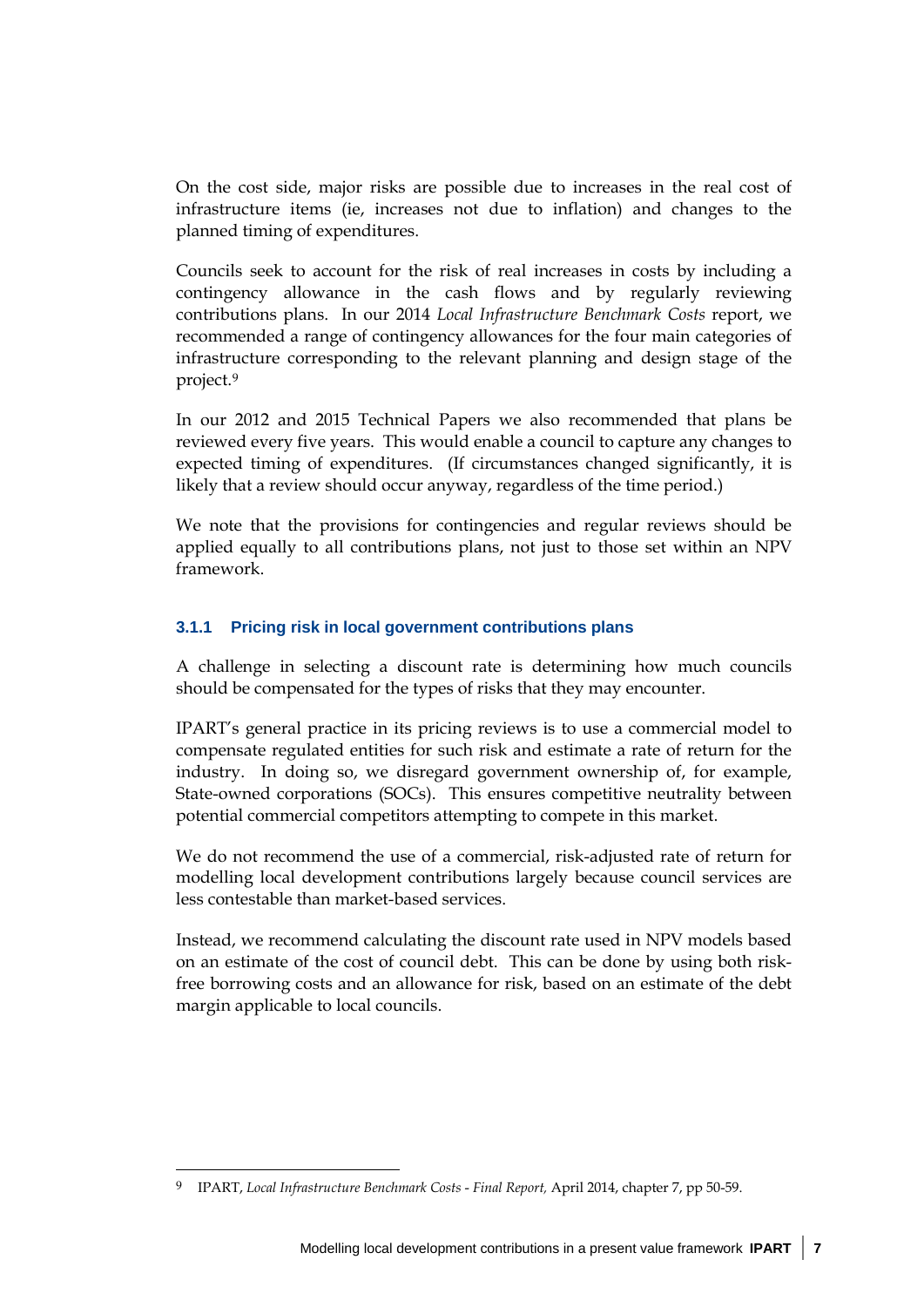#### **3.1.2 Use of debt by local government**

Many councils have not traditionally borrowed externally to fund s94 expenditures, although we note that concessional funding arrangements have been offered by the State Government.[10](#page-13-0) Instead, councils either:

- borrow and repay funds accumulated in other s94 plans or in other reserves, <sup>[11](#page-13-1)</sup> and
- delay expenditure until sufficient contributions have been received (usually not feasible in greenfield developments because stormwater is required before other housing development can occur).

#### **3.1.3 Estimating the cost of debt**

-

For the utilities IPART regulates, the cost of debt is calculated as the nominal risk free rate plus a debt margin. This debt margin represents the level of compensation lenders require and takes into account things such as the probability of default of a borrower and the duration of the debt. We use the benchmark debt margin which applies to all businesses in one industry sector.

To use the same methodology for councils to determine their cost of debt, we would ideally use the debt margin likely to be charged to local councils which borrow in their own names. However, no such data are available. Since we cannot directly estimate this benchmark, we use a proxy based on a benchmark credit rating and term-to-maturity. To illustrate the methodology, we have applied it to the latest available data.

We considered the yields on credit-rated non-financial corporate 10-year debt (ranging from A+, A, A- to BBB) and their spreads to 10-year Commonwealth or NSW Treasury bond yields[.12](#page-13-2) The data are published by the RBA. The midpoints of these rates, averaged over 10 years and two months, are shown in Table 3.1.

<span id="page-13-0"></span><sup>10</sup> The NSW Local Infrastructure Renewal Scheme offered interest subsidies on loans for infrastructure that facilitated the provision of new housing.

<span id="page-13-1"></span><sup>11</sup> By drawing on the balances shown in s94 and s94A reserves in successive Annual Financial Statements, Note 17.

<span id="page-13-2"></span><sup>12</sup> This approach has also been recommended for the cost of debt for a regulated Australian energy network with a credit rating of BBB to BBB+ in Lally, M. *Implementation Issues for the Cost of Debt*, 20 Nov 2014, available a[t www.aer.gov.au.](http://www.aer.gov.au/)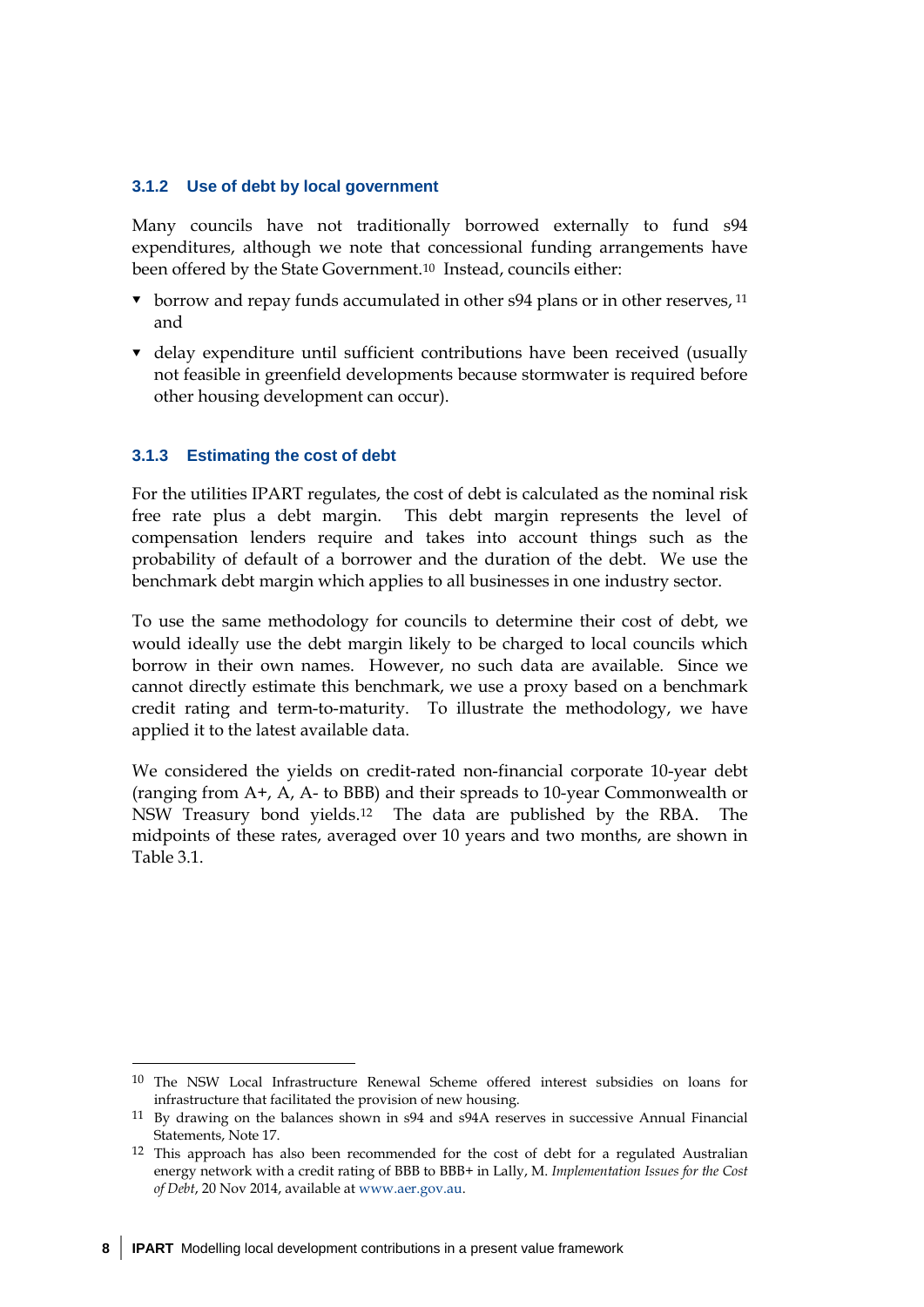|                                                  | Commonwealth<br>10-year bond<br>yield | <b>NSW Treasury</b><br>10-year bond<br>vield | Non-financial<br>corporate<br>10-year bond<br>with A credit<br>rating | Non-financial<br>corporate<br>10-year bond<br>with BBB credit<br>rating |
|--------------------------------------------------|---------------------------------------|----------------------------------------------|-----------------------------------------------------------------------|-------------------------------------------------------------------------|
| Average of last<br>10 years (to<br>January 2016) | 4.605                                 | 5.112                                        | 6.664                                                                 | 7.547                                                                   |
| Average of last<br>2 months (to<br>January 2016) | 2.794                                 | 3.010                                        | 5.362                                                                 | 5.691                                                                   |
| <b>Midpoint</b>                                  | 3.700                                 | 4.061                                        | 6.013                                                                 | 6.619                                                                   |

#### **Table 3.1 Yields on selected 10-year bonds (%)**

**Source:** Bloomberg (Commonwealth bond rates and NSW Treasury bond rate for 2-month average); Reserve Bank of Australia Statistical Tables F2 (NSW Treasury bond rate for 10-year average); Reserve Bank of Australia Statistical Tables F3 (corporate yields).

The midpoint measures of each of the bond rates are shown in Table 3.1, and the relevant spreads in basis points (BP) between them, are shown in Figure 3.2.

#### **Figure 3.2 Selected debt instruments, latest yields and spreads**



**Note:** The yields in this figure are the midpoints between the 10-year and 2-month averages, shown in Table 3.1.

**Source:** Bloomberg, Reserve Bank of Australia Statistical Tables F2, Reserve Bank of Australia Statistical Tables F3 (corporate yields).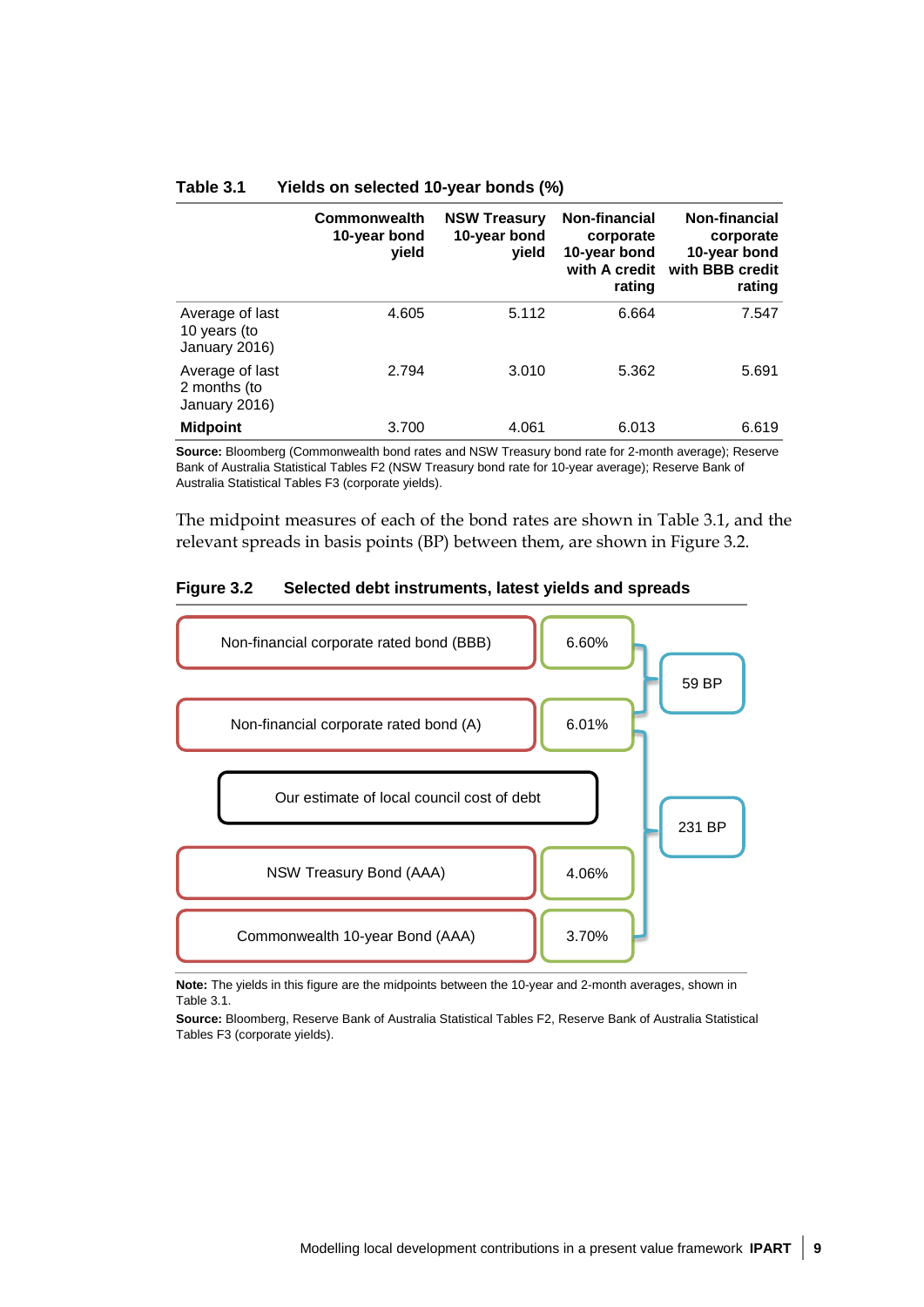It is highly likely that the councils that would want to issue debt would be both well managed and financially sustainable. We consider they would be likely to have a credit rating considerably better than BBB.<sup>13</sup> We assume that councils would be most likely to bear a AA credit rating, for which no specific data exist.

In the absence of this data, we propose halving the spread between 10-year Commonwealth bond yields and non-financial corporate A rated debt. Based on current data, that would make the yield 4.857%.[14](#page-15-1) In effect, this is the best proxy we have for the cost of borrowing by local governments (with an assumed AA credit rating).[15](#page-15-2)

We also propose adding IPART's standard allowance for debt-raising costs of 12.5 basis points so that, based on the latest data available, the current nominal discount rate under this methodology would be 4.982%. Finally, we round this to one decimal place to derive a nominal discount rate of 5.0%. This calculation is summarised in Table 3.2.

| <b>Averaging relevant rates</b>                       | Commonwealth<br>10-yr bond yield | <b>Corporate A-rated</b><br>10-yr yield | <b>Spread</b> |
|-------------------------------------------------------|----------------------------------|-----------------------------------------|---------------|
| Average 10 years                                      | 4.605                            | 6.664                                   |               |
| Average 2 months                                      | 2.794                            | 5.362                                   |               |
| Midpoint                                              | 3.700                            | 6.013                                   | 2.314         |
| <b>Calculating the discount</b><br>rates              |                                  |                                         |               |
| Commonwealth 10-year<br>bond yield (midpoint)         | 3.700                            |                                         |               |
| + Half of spread                                      | 1.157                            |                                         |               |
| + Debt-raising costs                                  | 0.125                            |                                         |               |
| = Nominal discount rate                               | 4.982                            |                                         |               |
| Nominal discount rate<br>(rounded to 1 decimal place) | 5.0                              |                                         |               |

#### **Table 3.2 Calculating the nominal rate (%)**

**Note:** The periods over which the averages are calculated are to January 2016.

-

**Source:** Bloomberg (10-year bond rates), Reserve Bank of Australia and Statistical Tables F3 (corporate yields).

<span id="page-15-0"></span>13 We infer this from the descriptions of credit ratings used by Standard & Poor's.

• AAA - has extremely strong capacity to meet its financial commitments.

• AA - has very strong capacity to meet its financial commitments. It differs from the highestrated obligors only to a small degree.

- A has strong capacity to meet its financial commitments but is somewhat more susceptible to the adverse effects of changes in circumstances and economic conditions than [AAA and AA] obligors.
- BBB has adequate capacity to meet its financial commitments. However, adverse economic conditions or changing circumstances are more likely to lead to a weakened capacity of the obligor to meet its financial commitments.
- <span id="page-15-1"></span>14 Half the spread of 231bps is added to the 3.700% of the unrounded 10-year Commonwealth bond yield.

<span id="page-15-2"></span>15 This compares with the current yield of 4.061% on the 10-year NSW Treasury bond which was the financial instrument we recommended in our 2012 Technical Paper.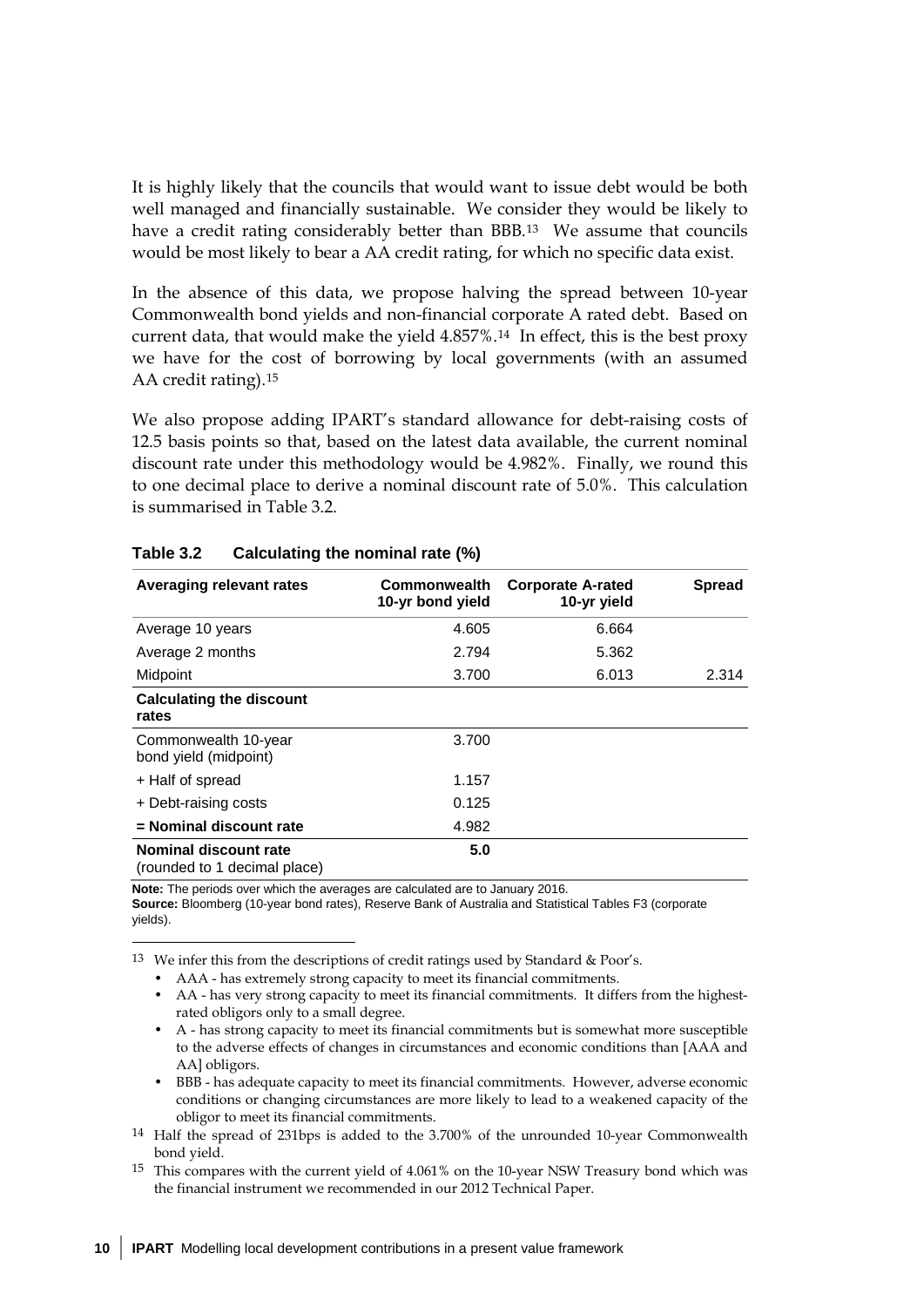Key advantages of this approach are that:

- **v** it is consistent with IPART's WACC methodology (in determining the cost of debt for utilities)[16](#page-16-0)
- it has a strong market basis (based on an assumed credit rating for the sector)
- $\bullet$  it is relatively simple to administer, and

 $\overline{a}$ 

historical data are available on the relevant margin.

In recommending this approach we also considered stakeholders' responses to our March 2015 consultation paper.

### **3.1.4 Implications of a higher discount rate for the size of development contributions**

The implication of using the 10-year Commonwealth bond yield plus the margin as proposed, means that based on the latest available data, the current nominal discount rate would be 5.0%. This compares with a rate of 4.1% if it were based on the NSW Treasury bond yield (see Figure 3.2).

In the context of contributions plans, generally the higher the discount rate the higher the required development contributions. The contribution rate increases with the discount rate because we assume that revenues are received later than costs over the life of the plan. Hence, an increase in the discount rate will result in a greater reduction in the present value of the revenues compared to the present value of the costs. To offset this, the contribution rate increases to allow the present value of both to remain equal.

The effect of a higher discount rate on contributions depends on the extent of the mismatch between the timing of costs and revenues.

To illustrate, we present a hypothetical scenario. In this scenario, we assume that the discount rate is increased by 50 basis points under two different development paths (Table 3.3).

<span id="page-16-0"></span><sup>16</sup> In the 2012 Technical Paper, IPART recommended calculating the discount rate by taking the 20-day average of the 10-year NSW Treasury bond yield. This method of calculation (not the particular bond) was consistent with the WACC methodology at the time. IPART now calculates the risk free rate based on the midpoint method above to better balance long-term yield trends with short-term ones. This is also more consistent with the long-term nature of contributions plans.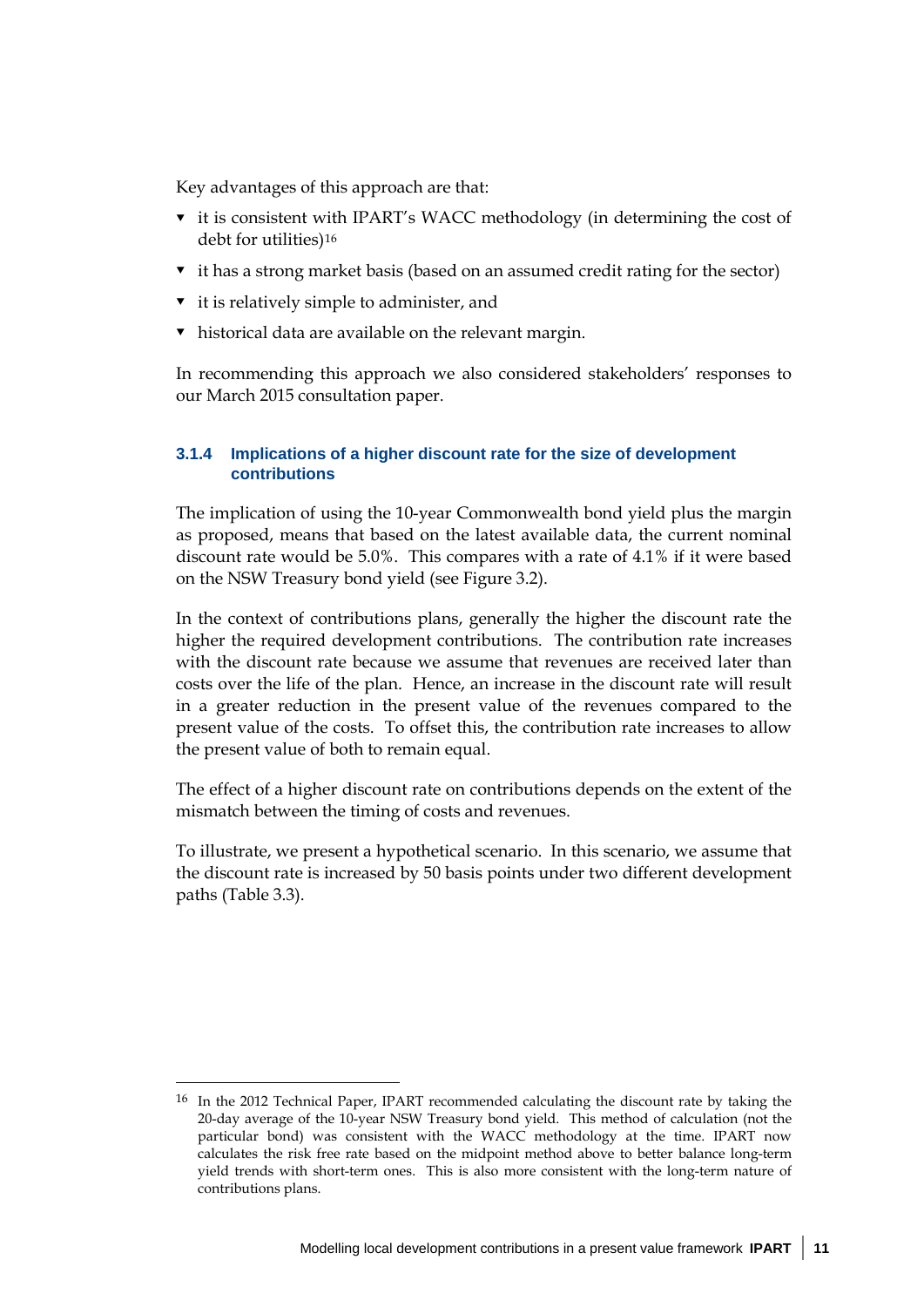|                                                             | 25-year development | 40-year development |
|-------------------------------------------------------------|---------------------|---------------------|
| Contribution rate per hectare<br>(at discount rate of 4.5%) | \$911               | \$1,063             |
| Contribution rate per hectare<br>(at discount rate of 5.0%) | \$930               | \$1,126             |
| Percentage increase in<br>contribution rate                 | $2.1\%$             | 5.9%                |

**Table 3.3 Effect of 50bps rise in discount rate on contribution rates**

**Source**: IPART calculations. The dollar amounts are illustrative only.

In the first case, we have considered the effect on the contribution rate when the development plan is assumed to span 25 years. The increased discount rate increases the contribution rate by 2.1%.

In the second case, we have assumed that the plan spans 40 years and revenues are collected later than under the 25-year plan. As a result, at the same discount rate, the contribution rate is higher than under the 25-year plan (\$1,063 compared to \$911). Further, the effect of a 50 basis point rise in the discount rate is more pronounced in reducing the present value of contributions and so the contribution rate would increase more, by 5.9%.

However, this is a hypothetical scenario only, and any variation in contributions will ultimately depend on a number of different aspects of the plan, such as the expected development path and the expenditure profile over the plan. Therefore, the exact extent of the increase in contributions associated with a higher discount rate can only be estimated within the context of a specific contributions plan.

## **3.2 Real versus nominal NPV models**

-

The 2005 Practice Note gives councils the flexibility to model contribution rates using either nominal or real values.[17](#page-17-0) Modelling in real terms means that inflation assumptions are not included within the model. Modelling in nominal terms means that the council includes inflation or escalation assumptions within the model.

A benefit identified by councils was that nominal models were easier to explain to their stakeholders and to integrate into overall council financial frameworks, such as the long term financial plan.[18](#page-17-1)

Constant dollar (real) NPV models on the other hand clearly show the changes in costs and revenues excluding inflation and therefore are generally more transparent.

<span id="page-17-0"></span><sup>17</sup> Department of Infrastructure, Planning and Natural Resources, *Development Contributions Practice Notes* – July 2005, *Financial management of development contributions,* p 3. The Practice Note does not specify whether councils should use real or nominal modelling NPV approaches.

<span id="page-17-1"></span><sup>18</sup> Ku-ring-gai Council submission to IPART Consultation Paper, March 2015, p 1.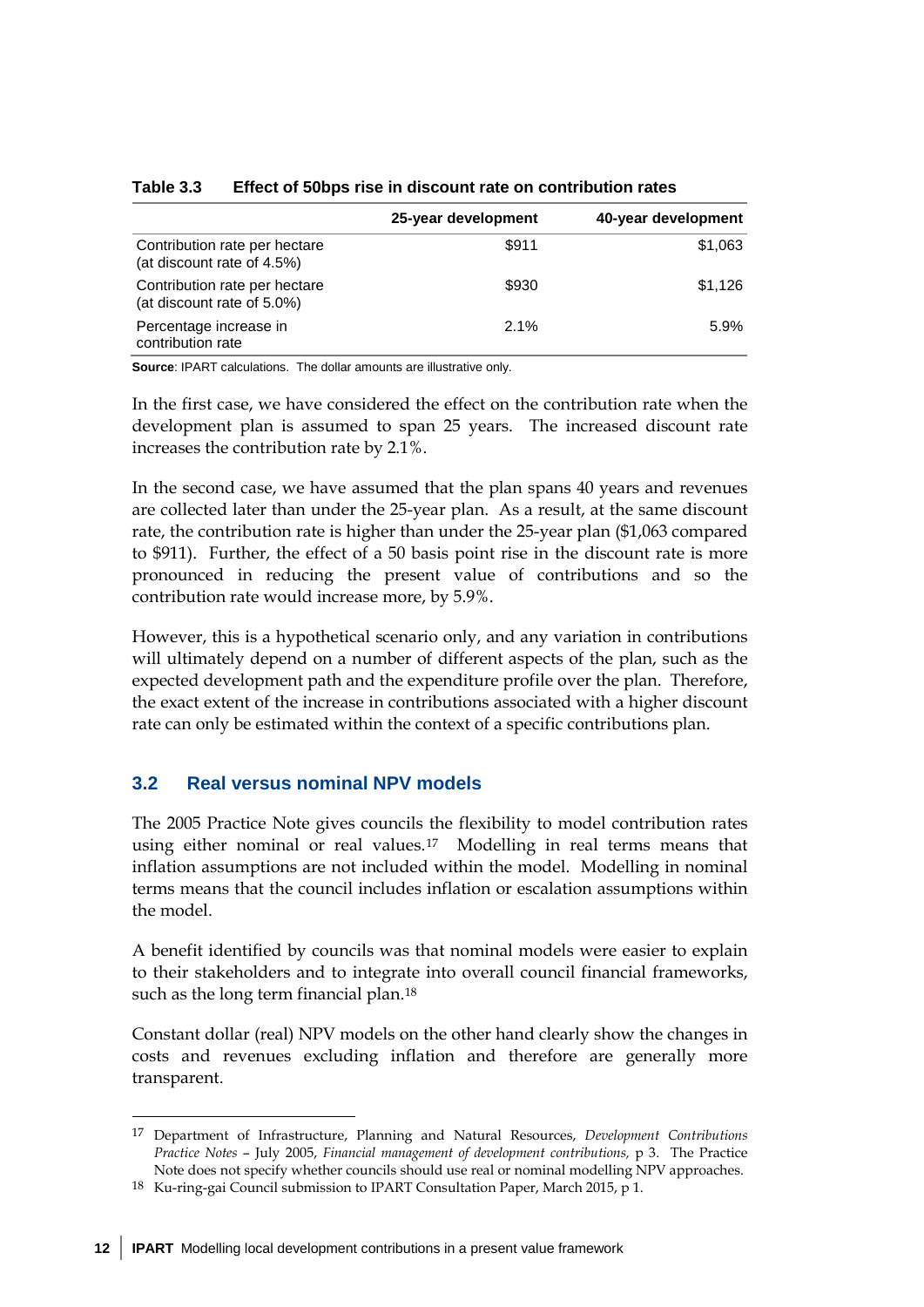For these reasons, we accept both the real and nominal modelling approaches, provided either approach uses realistic and consistently applied assumptions in relation to the escalation of costs and revenues.

#### **3.2.1 Adjusting a nominal discount rate to a real discount rate**

The nominal discount rate we derived in section [3.1](#page-10-0) can easily be converted to a real rate by adjusting for inflation. This conversion uses the formula in Box 3.1.

#### **Box 3.1 Converting nominal rates to real rates**

A nominal discount rate can be converted to a real discount rate by adjusting for expected inflation. This conversion uses the Fisher equation rearranged as follows:

$$
r = \frac{1+i}{1+\pi} - 1
$$

 $\overline{a}$ 

Where  $r =$  real discount rate  $i =$  nominal discount rate  $\pi$  = expected rate of inflation

There are various ways to estimate inflation. In our 2012 Technical Paper we recommended using swap market data. However, we updated our recommendation in the 2015 Technical Paper for consistency with our current approach to converting the nominal risk-free rate to a real rate in our WACC methodology.

IPART's WACC methodology uses a geometric average of the first year's headline CPI inflation forecast by the RBA and nine years of the midpoint of its target inflation range (2.5%).[19](#page-18-0) At present, this average is 2.50%.

We consider that, in the context of a council modelling development contributions, the proposed inflation adjustment based on RBA data would be much simpler to replicate than the swap market data. Inflation data are accessible on the RBA's website. We also plan to publish the nominal discount rate, the inflation adjustment and the real discount rate biannually.

The conversion of the current nominal discount rate to a real discount rate is summarised in Table 3.4.

<span id="page-18-0"></span><sup>19</sup> See IPART, *New approach to forecasting the WACC inflation adjustment – Fact Sheet*, March 2015.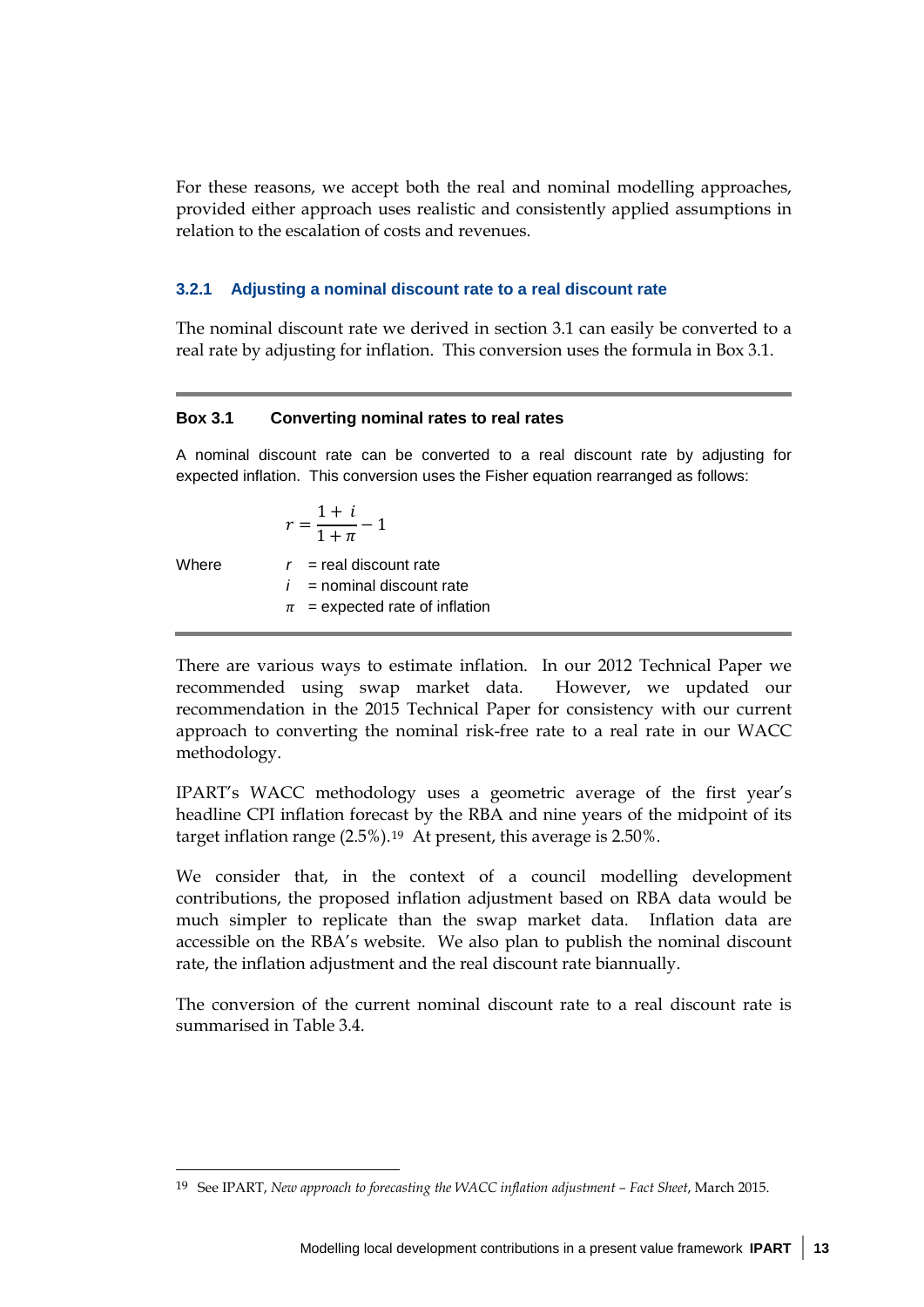| Nominal discount rate                                  | 4.982 |  |
|--------------------------------------------------------|-------|--|
| Inflation forecast                                     | 2.500 |  |
| Real discount rate                                     | 2.421 |  |
| <b>Real discount rate</b> (rounded to 1 decimal place) | 24    |  |

**Table 3.4 Converting a nominal discount rate to a real discount rate**

**Source:** IPART calculations based on Bloomberg (10-year bond rates), Reserve Bank of Australia, Statistical Tables F3 (corporate yields) and RBA Statement on Monetary Policy, November 2015 (CPI).

## **3.3 Escalating costs within a contributions plan**

The costs of land or of different categories of infrastructure (eg, open space works vs stormwater management works) may increase at different rates. It is therefore reasonable for councils to use different rates of escalation for each cost category, if they wish to do so, provided there is evidence of the assumptions.

For example, in the case of CP15 – Box Hill Precinct, we considered that the escalation assumptions were reasonable because they were based on recent past growth rates of land and capital costs (measured by ABS indices of established house prices and producer prices).[20](#page-19-1)

Both real and nominal models can make use of different cost indices. Whilst the established house price and producer price indices published by the Australian Bureau of Statistics are nominal indices they are readily convertible to real indices using the method described above for converting the discount rate.

## <span id="page-19-0"></span>**3.4 Escalating revenue (the contribution rate) within a contributions plan**

The last step in determining the development contribution in an NPV model is to select the rate at which the development contribution will escalate each year. IPART recommends escalating development contributions annually at the same rate as the council's discount rate as determined in section 3.1 of this document.

This recommendation is based on the principle that the developers are the impactors in this process and that councils should not bear the cost of any decision by developers to delay development. Only when the development contribution rate escalates each year at the same rate as the discount rate will the council receive a balanced outcome between the present value of revenue and the present value of costs. If the escalation rate is zero or set at CPI the council will incur a funding shortfall for each year development is delayed.[21](#page-19-2)

<u>.</u>

<span id="page-19-1"></span><sup>20</sup> Box Hill Precinct s94 Contributions Plan, p 14. This Contributions Plan is reproduced in IPART, *Assessment of The Hills Shire Council's Section 94 Contributions Plan No 15 Box Hill Precinct,* December 2014.

<span id="page-19-2"></span><sup>21</sup> The lower the escalation rate, the greater the potential shortfall. That is, a zero escalation rate leads to a larger revenue shortfall than an escalation rate of 2.5%.